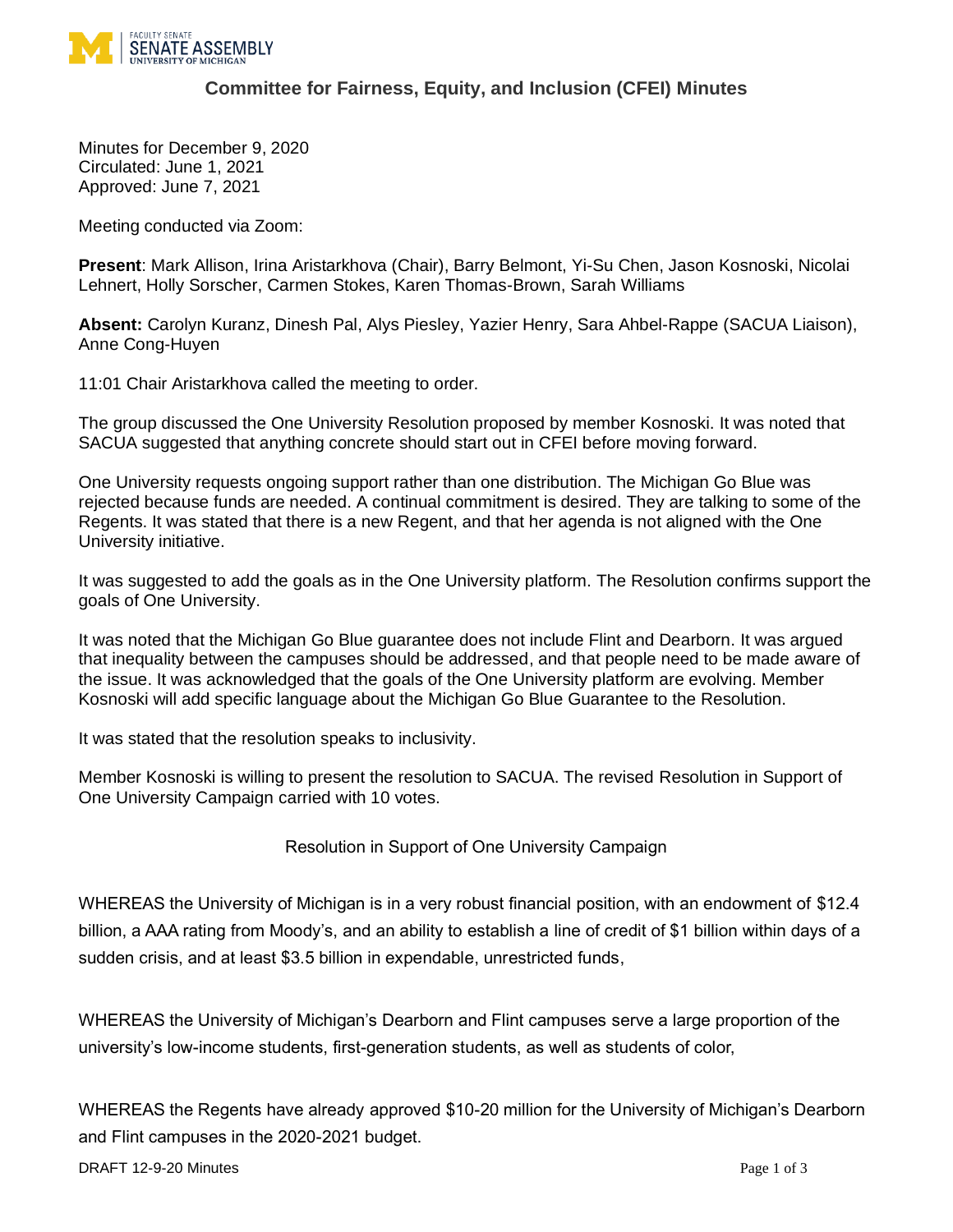

## **Committee for Fairness, Equity, and Inclusion (CFEI) Minutes**

BE IT RESOLVED, the University of Michigan University Senate Committee on Fairness, Equity and Inclusion endorses the continued support of [the goals of the One University campaign](https://docs.google.com/document/d/1WJfLBGo8BdoHZeiNpgHrleYA2dTHkE_qJJTozNna4pg/edit?usp=sharing) and the extension of funding beyond that already allocated. We specifically endorse the extension of the Go Blue Guarantee and increasing funding from the Ann Arbor campus to extend DEI initiatives on Flint and Dearborn campuses.

11:25 A discussion took place about the meaning of inclusivity

Chair Aristarkhova reviewed the input received on the Google doc.

Chair Aristarkhova asked if the committee would like to have Rob Sellers visit. A potential topic could include what is being done in relation to inclusivity, and what units are being asked to do to address this.

Action items were discussed. What would the committee like the university to do?

Establishment of professorships was discussed. It was asked how this translates to people feeling included for faculty, students, and staff. How can the committee add to this?

What kind of questions to people have? How can the committee help in relationship to inclusivity?

Member Thomas-Brown identified requiring hiring practices that support inclusion. She also suggested ensuring through Rob Sellers' office that hiring committees are made aware of biases and are trained to recognize biases to improve hiring practices.

Chair Aristarkhova noted that search committee members are required to go to training, which includes DEI awareness. An inquiry was made about whether training is mandated. It was noted that some senior faculty continuously undermine DEI efforts. DEI language in annual reviews may be helpful.

It was noted that accountability is needed. Colleges approve hires. It was questioned whether lists are required to be sent to the dean's office before hiring. Diversity also includes moving from accountability to consequence. What are consequences for not acting with inclusivity and equity in mind? What are the consequences when someone is not inclusive? What are acceptable behaviors?

It was argued that a college could reject a recommended list, and that the department should need to give a formal justification. Training by itself is inadequate.

A member inquired about when you look at the leadership in colleges and units, whether there is diversity. Representation should be reflective of the community. DEI may focus more on diversity rather than on inclusion.

Diversity = representation  $-$  this is mandated and facilitated.

Inclusion was compared to infrastructure – everyone should feel like they belong and are supported. This needs to be cultivated.

**DRAFT 12-9-20 Minutes** Page 2 of 3